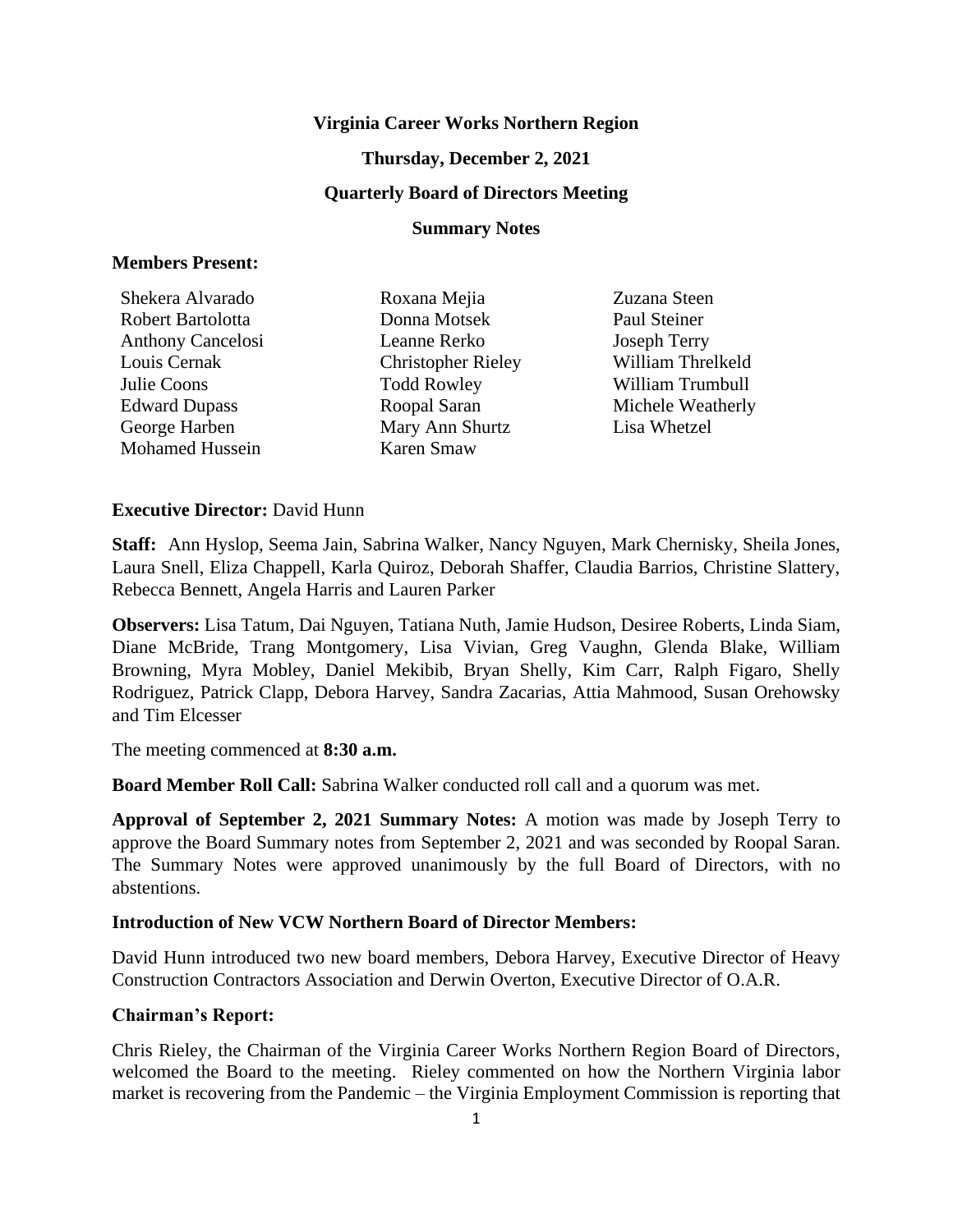the region's October 2021 Unemployment Rate was approximately 2.5%, a far cry from the 10%+ rate in April 2020. VCWN staff and Centers are meeting with employers seeking assistance in finding new workers to bring onboard. Our Centers are now open to the public, with appointments and walk-in availability, but staff have reported that the Centers are not being heavily utilized. The local One Stop Operator staff are meeting with jobseekers virtually, more than ever before; yet there are many more jobs available than interested jobseekers currently.

Rieley noted that Chumura Economics and Analytics, based in Richmond, will be presenting later in the meeting to share some targeted data from their research on the impact of the Pandemic on female employment levels in Fairfax County. The *SkillSource* Group staff have been working on this research with the Fairfax County Commission on Women staff and engaged Chumura Economics to assist with this data review.

The VCWN Board will be covering a variety of topics today, including a further update to and ratification of our FY 2022 Revised Budget, the new Northern Virginia Return to Earn Initiative (where VCWN is a leader in employer engagement and funding commitments), the Virginia LinkedIn Learning effort and ongoing workforce activities. Since the last Board Meeting, Virginia officials have revised the WIOA 40% Training Expenditure formula calculation that has so severely impacted VCWN's ability to manage shifting funding levels and caseloads – the new formula is expected to include staffing costs within the expenditure calculation – allowing VCWN more flexibility than currently allowed. The FY 2022 Budget adjustment that the Board will review and ratify includes the reallocation of WIOA funding to high priority areas, from the adjustments due to the formula revision.

Rieley also mentioned two topics that the Board will not cover extensively but must be higher priorities in the upcoming year. The Board staff has coordinated closely with the Fairfax County Opioid Coordinator, and he expects to have her meet with the Board at the March 2022 meeting to discuss ways and methods the Board can support the region's substance abuse providers to support jobseekers recovering from their addiction and seeking to return to work.

Also, the Northern Virginia Health Foundation just issued a new report in November 2021 titled 'Deeply Rooted – History's Lesson for Equity in Northern Virginia.' The Report highlights that in a region known for its affluence, there is a 17-year gap in life expectancy across census tracts and identified 15 "islands of disadvantage," neighborhoods where residents, disproportionately people of color, face harsh living conditions. The impacts on employment are also documented. The free report is available online at [www.novahealthfdn.org.](http://www.novahealthfdn.org/) VCWN will be working to invite the Report author, Dr. Stephen Wolfe of VCU, to a future Board meeting to discuss his findings. All Federal, State and Local funding organizations are expecting community boards, like the VCWN Board, to have a focus on equity, diversity and inclusion and this Report is a good start for VCWN to go in that direction.

Mr. Rieley then asked for Committee Report Updates, as follows

**Quality Assurance Committee:** Donna Motsek reported for the Quality Assurance Committee.

• The Quality Assurance Committee last met on September 22, 2021.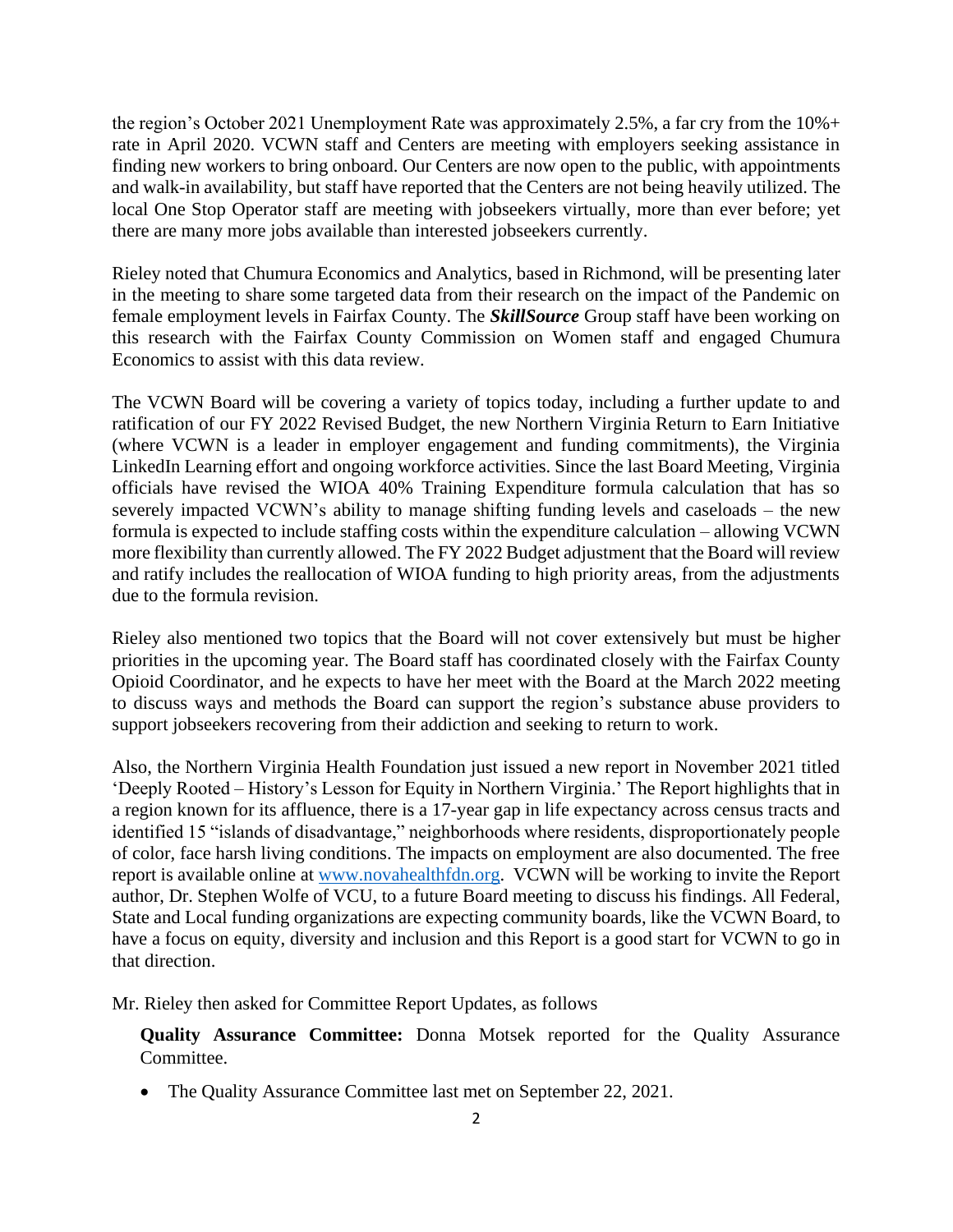- At this last meeting, the Committee approved one (1) new Eligible Training Provider and their programs and expanded course offerings from one (1) current training provider.
- The Committee also approved the annual renewal of 68 Training Providers that submitted all required documentation, to continue as Area #11 Eligible Training Providers for FY 2022.
- During the annual renewal process, nine (9) Area #11 Eligible Training Providers submitted requests for program cost increases. The Committee reviewed and approved these requests.
- Lastly, the Committee was briefed on training obligations by each Eligible Training Provider.

**Youth Committee:** Seema Jain reported for the Youth Committee.

- The Youth Committee last met on September 14, 2021.
- As of August 31, 2021, the Northern Virginia WIOA Youth Program was at 93 enrollments, and currently at 100% Out of School Youth enrollments. The Committee is focused on how to increase caseloads for FY 2022, given the significant increase in WIOA Youth funding for the new program year.
- The Committee will review the outcomes and success of the summer Youth Leadership Academy, which served 54 young adults, and provided virtual training in the form of mock interviews, resume feedback, assistance with creating a LinkedIn account, financial literacy, meeting industry professionals and more.
- Lastly, the Committee reviewed current performance outcomes; for PY 2020, the Youth program met or exceeded all WIOA performance measures

**The** *SkillSource* **Group, Inc. (SSG) Board of Directors**: George Harben reported for the *SSG*  Board of Directors. Since the Virginia Career Works Northern Board meeting in September 2021, the SSG Board of Directors have met and acted on the following items:

- The Board reviewed and approved a proposed revised FY 2022 Budget for The SkillSource Group, Inc that this Virginia Career Works Northern Board will consider shortly. With large new increases in Federal WIOA funding for FY 2022, this Budget will allow our local area to add more One Stop Operator staff and to serve more jobseekers and employers.
- Following Chris's earlier comments, State officials have issued revised policy guidance on the State's WIOA 40% Training Expenditure formula, which our Board has advocated for this change for several years; this change will be retroactive to July 1, 2021. This new policy guidance will be a tremendous benefit to our local workforce area and will result in even more jobseekers obtaining new training opportunities. This new policy will be discussed in more detail later in this Board Meeting.
- The SkillSource Group, Inc. FY 2021 Audit was completed in October 2021 by our outside auditors; it was a clean audit with no findings. The full Audit and Uniform Guidance is included in today's Board Package (near the end of the package), and you can also review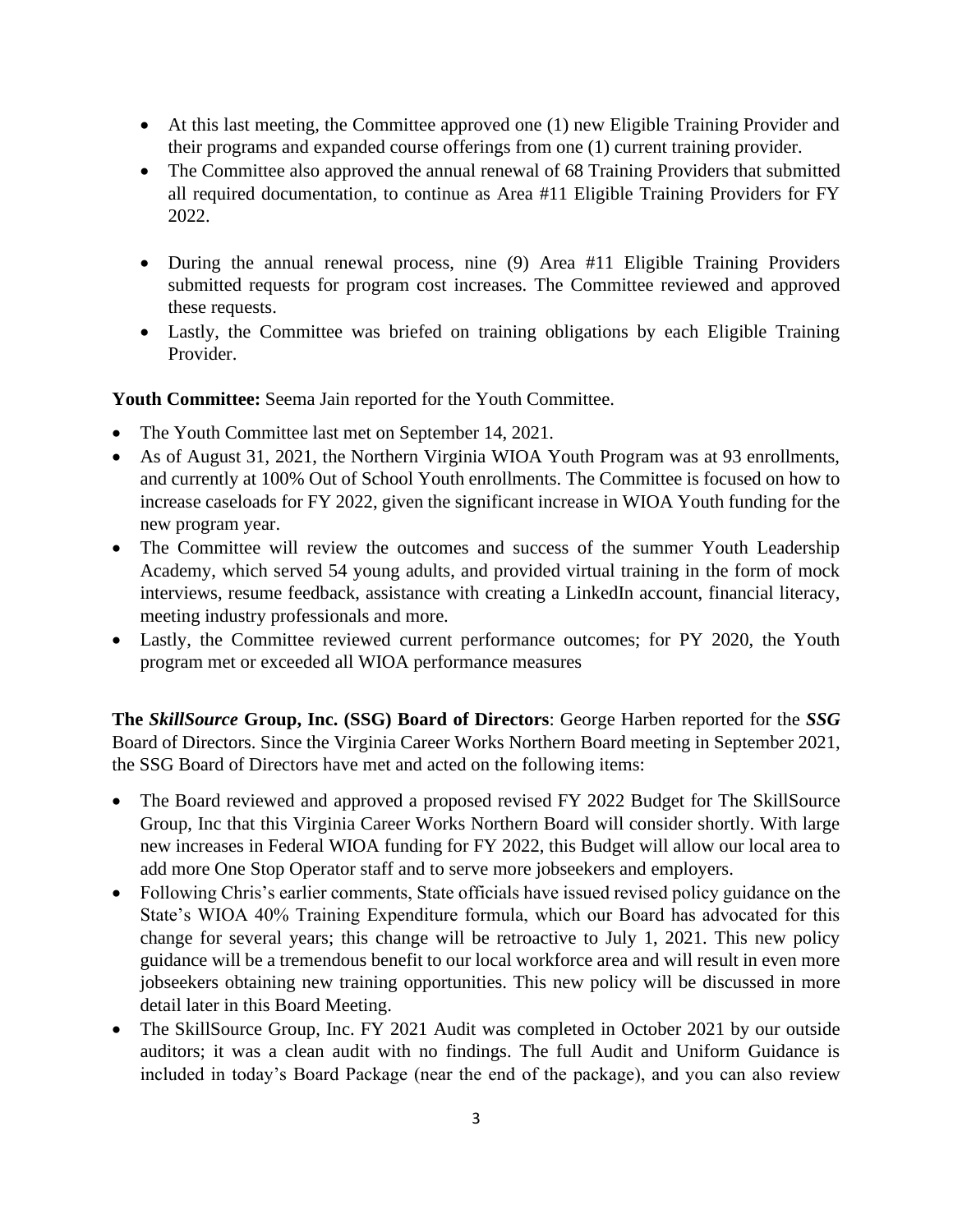online at vcwnorthern.com. Our IRS Form 990 is being completed now and will be submitted in December 2021.

• The *SkillSource* Group Board of Directors will next meet on December 17, 2021.

The Board then heard from Patrick Clapp and Bryan Shelly of Chmura Economics and Analytics about the Impact of COVID Pandemic on Female Employment Opportunities – A National and Northern Virginia Perspective.

# **Necessary Board Actions Aligned with Approved 2021 – 2024 Strategic Priorities**

# **Become a Thought Leader for Workforce Development**

### **Ratification of FY 2022 SkillSource Group and Virginia Career Works Northern Budget**

David Hunn reported the FY 2022 SkillSource budget reflects over \$9.6 million in revenues and \$9.55 million in expenses, with an Increase in Net Assets of \$65,872.

The updated FY 2022 budget incorporates changes because of VWL 14-17 Change 3, which modifies the 40% Training Expenditure calculation for the WIOA Adult and Dislocated Worker programs and allows for the inclusion of case managers' time spent on training in the training formula. It is estimated that 45% of the One-Stop Operator's case managers' time is spent on training; as a result, \$426,173 of case managers' compensation is now included in training expenditures. Therefore, WIOA Adult and Dislocated Worker training expenditures (without case managers' compensation) is reduced to \$520,000 (from \$915,000 in the previous budget version) and the area will still achieve 49% in the training rate.

The budget sets aside four (4) months of WIOA Adult and Dislocated Worker expenditures to cover July to October 2022 expenses and assumes a WIOA PY22 advance of 12% of the PY21 WIOA Adult and Dislocated Worker funding level. The budget sets aside two (2) months of WIOA Youth expenditures to cover July and August 2022, following the timeline for receiving the full WIOA Youth allocations in FY 2021.

An additional \$30,000 in WIOA Adult and Dislocated Worker funding has been added to Incumbent Worker Training. The transfer from WIOA Dislocated Worker to Adult has also been reduced to \$350,000, compared to \$500,000 in the previous budget version.

Changes to the personnel and fringe budget assumptions include:

### **The** *SkillSource* **Group, Inc.**

• Approximately 25% of the Ticket to Work staff time has now been charged to WIOA Adult and Dislocated Worker, due to the ongoing work that the TTW staff has been doing to support participants dual enrolled in TTW and WIOA, the technical assistance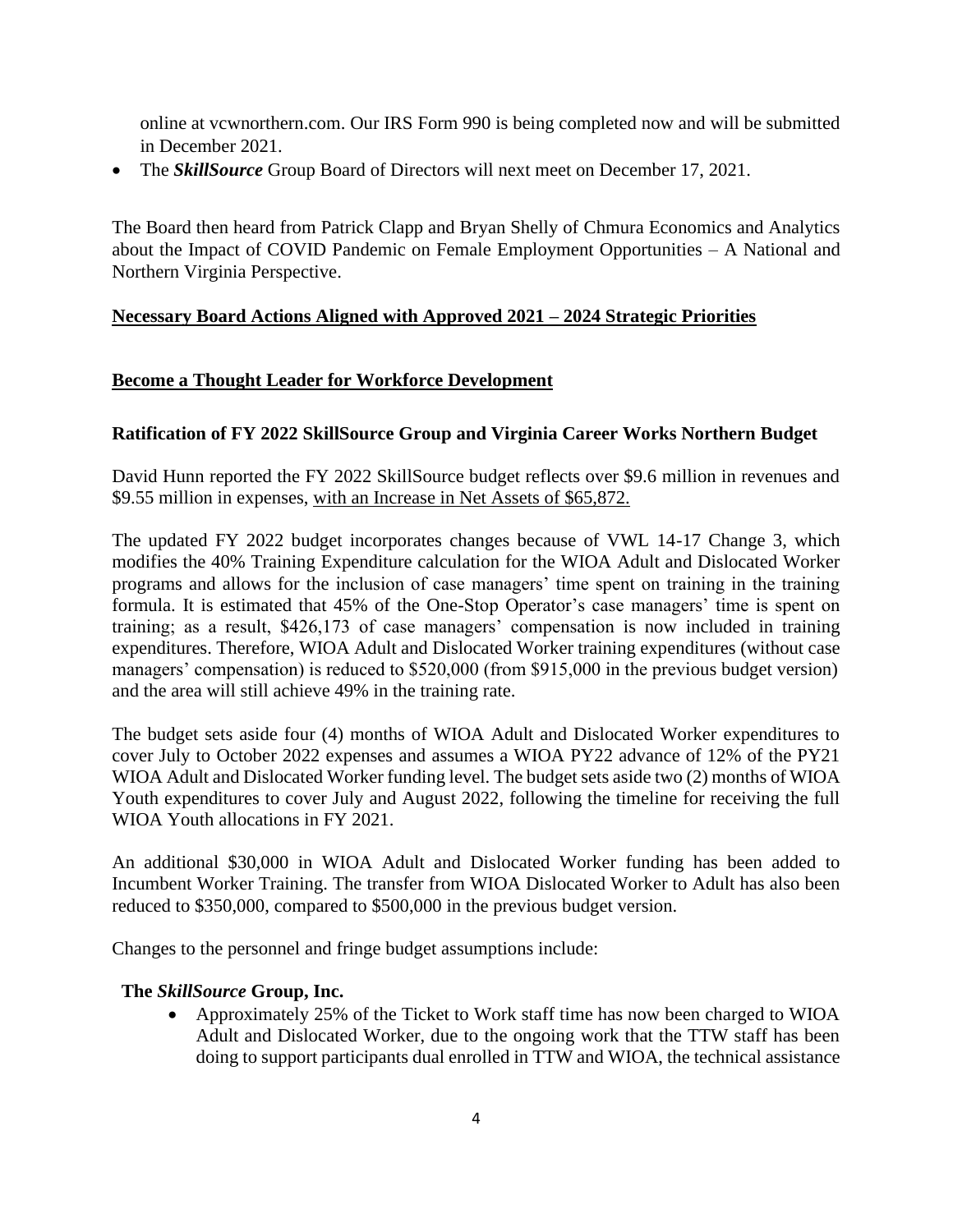that the TTW staff provides to WIOA staff and the One-Stop Centers and introducing every TTW customer to the public workforce system services.

## **Fairfax County DFS (WIOA One-Stop Operator)**

• One new staff administrative position has been added to the One-Stop Operator's WIOA Adult and Dislocated Worker personnel budget, starting in January 2022.

Changes to the grants and awards incorporated in the FY 2022 budget include:

- Adjustments to the staffing costs for the budget for the National Council on Aging grant to serve older workers through the WIOA Title V Older Worker program, known as the Senior Community Service Employment Program (SCSEP).
- Two new grant awards from the Virginia Community College System \$626,372 for the Return to Earn initiative, which is an employer match program to offer funding for hiring bonuses to small businesses through December 2021. Staffing costs for existing SkillSource staff to administer this program will be funded through WIOA Adult/Dislocated Worker funding, also through December 2021. New funding of \$49,816 has also been added for Center Security Guard services through September 2021 at the VCW – Prince William and Cherokee Avenue Centers. Costs for an armed guard for each center have also been added from October 2021 to June 2022, that will be cost-shared by Center Partners.
- Adjustments to the COVID-19 Dislocated Worker National Emergency Grant to include additional funding received, through February 2022.
- Approximately \$35,000 in WIOA Youth funding has been allocated towards the WIOA Youth Pay for Performance outcome payments.

Other miscellaneous changes include reducing the interest revenue to \$2,000 and adjustments in staff time allocation among projects.

A motion was made by Anthony Cancelosi and seconded by Joseph Terry to approve the revised FY 2022 *SkillSource* Budget. The motion was unanimously approved by the full Board of Directors, with no abstentions.

### **Approval of Updated Incumbent Worker Training Policy**

Seema Jain gave an update on the IWT policy, highlighting changes to the application process, grievance process for Employers and IWT Participants, and the appeal, denial, and reversal process.

A motion was made by Louis Cernak and seconded by Zuzana Steen to approve the updated Incumbent Worker Training Policy. The motion was unanimously approved by the full Board of Directors, with no abstentions.

### **Expand Talent Pipeline of Youth and Adults for Business**

### **Review of Northern Virginia Return to Earn Initiative Activity**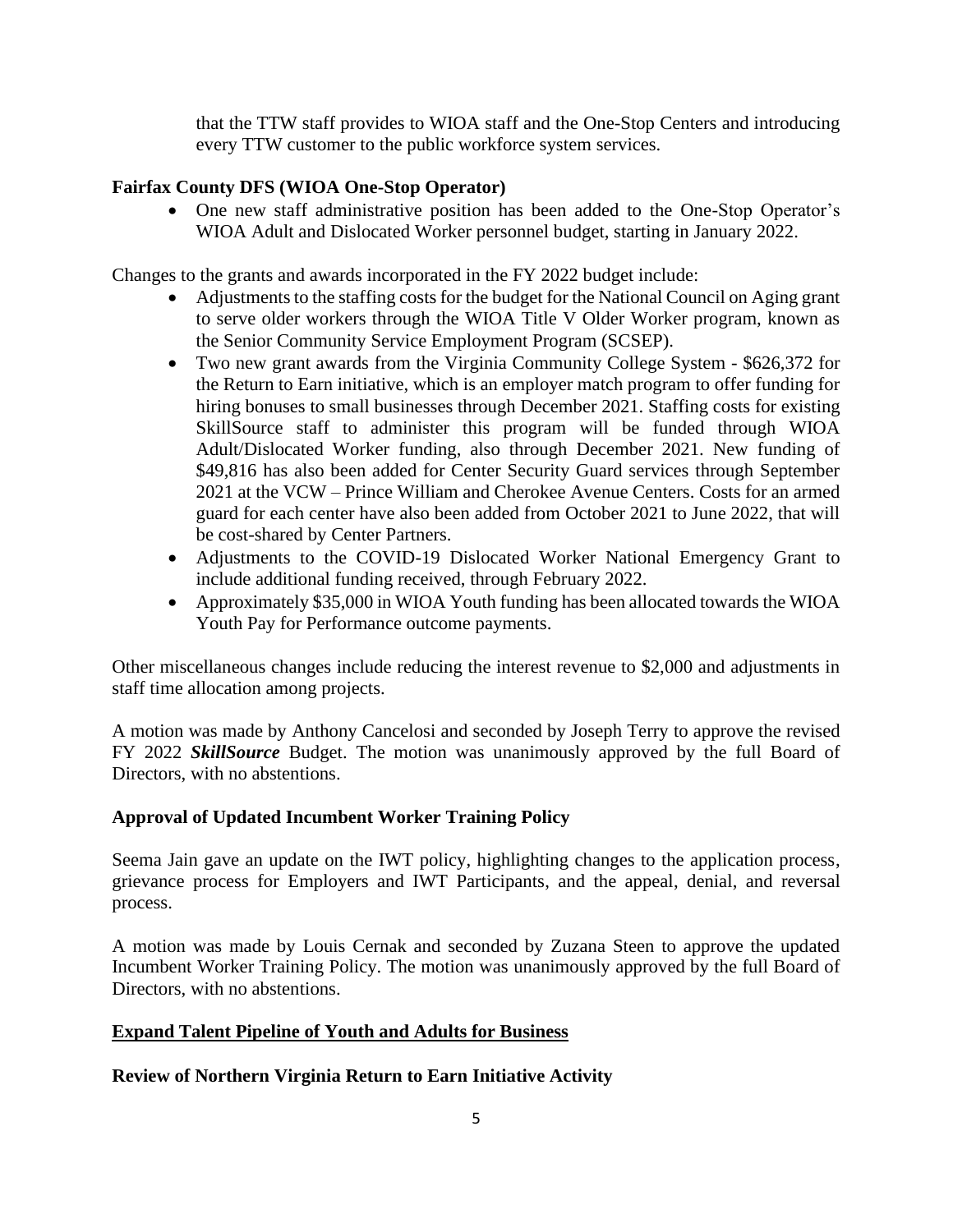David Hunn reported on the current activity of the Return to Earn initiative.

# **As of November 10, 2021:**

Numbers of Employers requesting – 48 Number of new hires – 183 Amount Expended - \$92,250

# **Review of Virginia LinkedIn Learning License Distribution**

David Hunn, Seema Jain, and Sabrina Walker gave an update on the LinkedIn Learning license distribution status. The Northern region has distributed 1,048 licenses to date. Seema and Sabrina reported on the outreach strategies thus far.

### **Ensure Diversity of Funding Sources to Sustain Long-Term Impact**

### **Review of State Revisions to WIOA 40% Training Expenditure Formula**

David Hunn reported that on October 14, 2021, the State released Virginia Workforce Letter (VWL) No. 14-17, Change 3, to amend the Workforce Innovation and Opportunity Act (WIOA) Title I Adult and Dislocated Worker Local Workforce Development Area 40% formula funds training expenditure requirement, as established by Virginia Code effective July 1, 2015, for training leading to recognized in-demand postsecondary education and workforce credentials. This revision allows Local Workforce Development Boards to include case management time related to WIOA jobseeker training in the 40% training calculation.

SkillSource staff have been working with the WIOA One-Stop Operator, the Fairfax County Department of Family Services, to determine how much in case management personnel costs can be applied towards the 40% Training expenditure requirement. It is currently estimated that 45% of the WIOA Adult and Dislocated Worker case managers' time (salary and benefits costs) can be allocated to Training services, with 100% of the WIOA Training Coordinator's time attributed to Training services. This results in approximately \$426,173 in case management expenses that can be applied to the 40% Training expenditure requirement.

The State will be releasing a further amendment to the VWL to allow WIOA Rapid Response or National Emergency Grant funding to be included in the 40% Training Expenditure calculation.

### **Pending Grants/Contracts Matrix for New Funding Opportunities**

David Hunn reviewed the ongoing Submission and approval status of SSG Grant and Contract Proposals.

# **Continue Building Sustainable Partnerships in Northern Virginia to Accomplish Our Goals**

**Northern Virginia One Stop Operator Caseload Review**